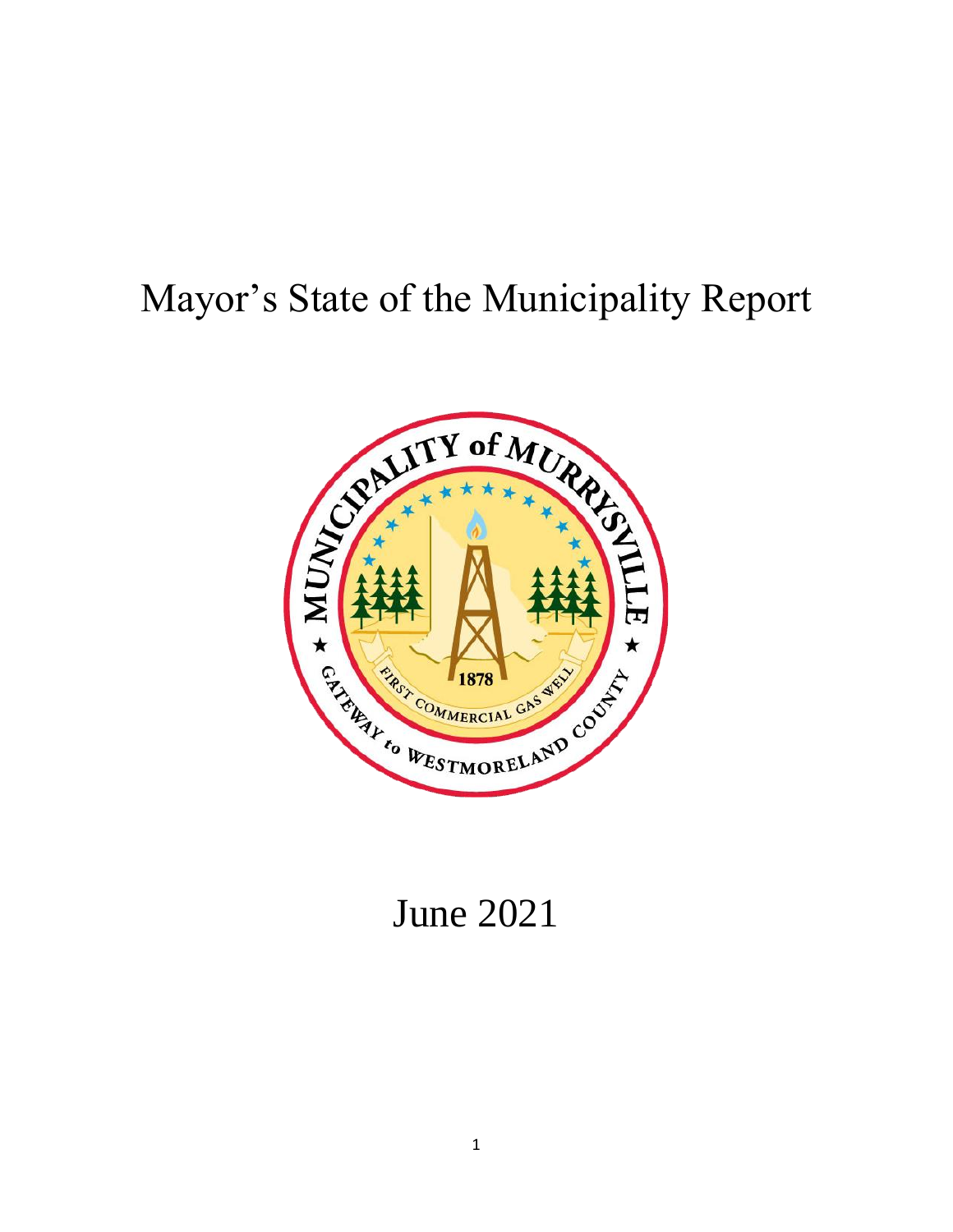

## Municipality of Murrysville 4100 Sardis Road, Murrysville PA 15668

Phone: 724-327-2100 Fax: 724-327-2881 Website: www.murrysville.com

June 30, 2021

Dear Residents,

It is with great honor that I present to you the Mayor's 6-month report. The first six months have had their challenges with the echoing COVID obstacles that followed us into the beginning of 2021. Through the efforts of your elected Council and staff, I am proud to say that the continued high quality of services to the community remains successful.

In the following outline you will find the year-to-date accomplishments by each department. The Municipal staff takes great pride in the Murrysville community and works persistently to meet your high expectations. Please feel free to contact me at any time throughout the year. We are here to serve you and welcome the open communication. I can be reached by phone at 724-327 2100 ext. 107, or email at: [rsynan@murrysville.com.](mailto:rsynan@murrysville.com)

Regis J. Synan Mayor

| Mayor               | Council                     |                  |
|---------------------|-----------------------------|------------------|
| Regis J. Synan      | President – Dayne Dice      | Jamie Lee Korns  |
|                     | Vice President - Loren Kase | Tony Spadaro     |
| Chief Administrator | Toni Brockway               | Carl Stepanovich |
| James Morrison      | Mac McKenna                 |                  |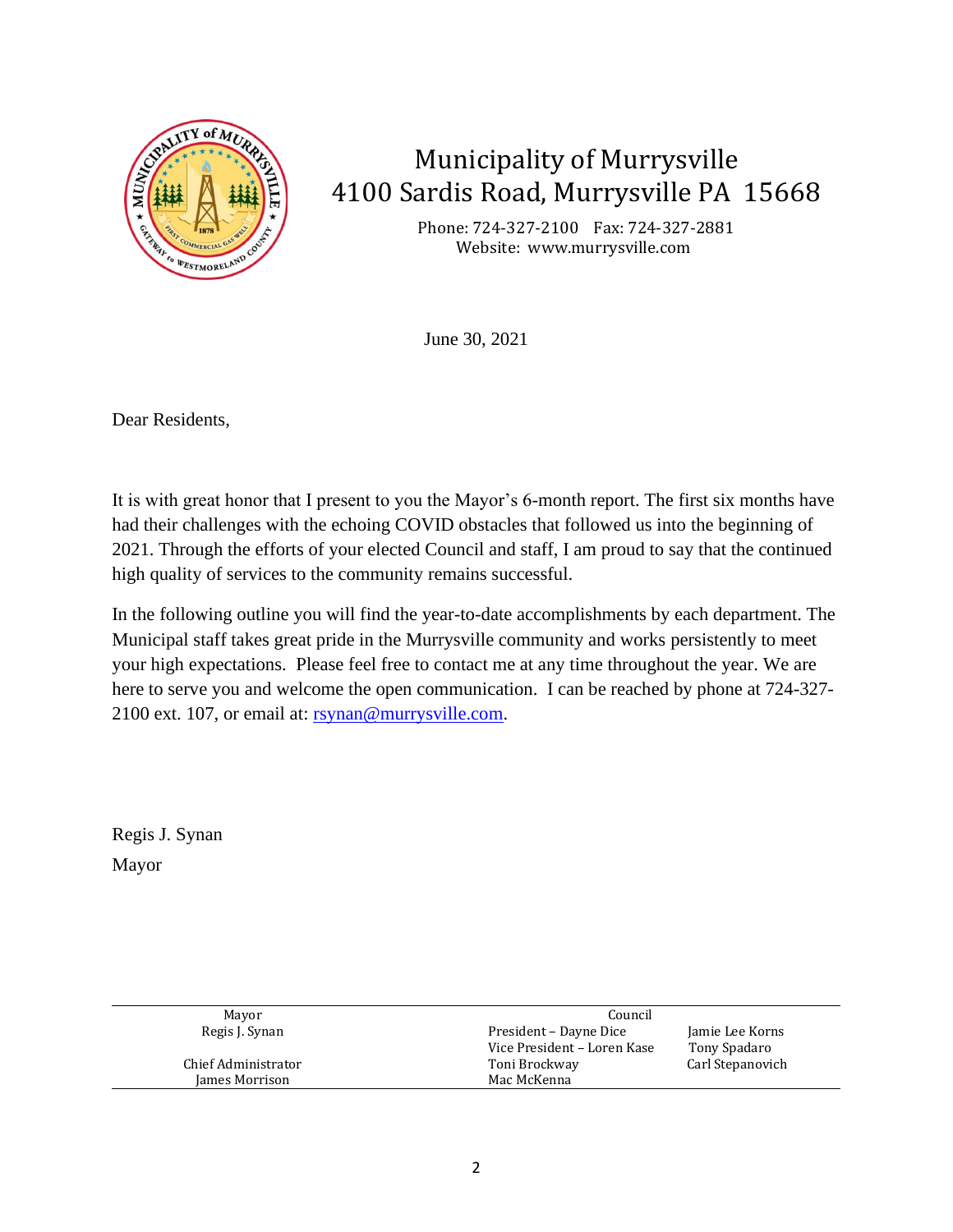### **Police Department**

## **Thomas Seefeld, Chief of Police**

#### **Department Recognition**

The Murrysville Police Department (MPD) received re-accreditation through the PA Law Enforcement Accreditation Commission as a result of the on-site assessment on February 4 & 5, 2021. Because of the MPD's successful re-accreditation every three years over the past 15 years, the MPD has attained the prestigious achievement of being designated a "Premier Law Enforcement Agency". The department received the award in Harrisburg on March 18, 2021. There are only 15 law enforcement agencies attaining this honor out of nearly 1,200 agencies in PA.

#### **General Initiatives**

- Police advertisement and testing process was completed to establish a new Police Officer Eligibility List.
- Majority of the police staff members received both doses of the COVID vaccine.
- Department staff participated in the Emergency Management Drill exercise.
- Command Staff meeting was held to discuss department operations and related matters.
- MPD Motorcycle patrols came to an end due to increased concern for officer safety and the retiring of two motorcycle officers. Motorcycles are going to be sold.
- Department was able to obtain a vehicle for drug-related investigations from the PA State Attorney General's Office.
- Two new police vehicles were received.

#### **Traffic Initiatives**

- Drug Interdiction details were conducted on Route 22.
- DUI Roving Patrol was conducted throughout Murrysville.
- DUI Checkpoint was conducted on Route 22.
- Department participated in Buckle Up PA, Aggressive Driving and Traffic Safety Interdiction traffic enforcement details.
- UTV patrols were conducted on the Heritage Trail

#### **Officer Training**

- Officers received mandatory update training as required by the Municipal Police Officer Education and Training Commission on Special Needs, Juvenile Act, Human Trafficking and Legal Updates
- Officers received training on "Crime Victim's Rights".
- Officers received training on "Search and Seizure".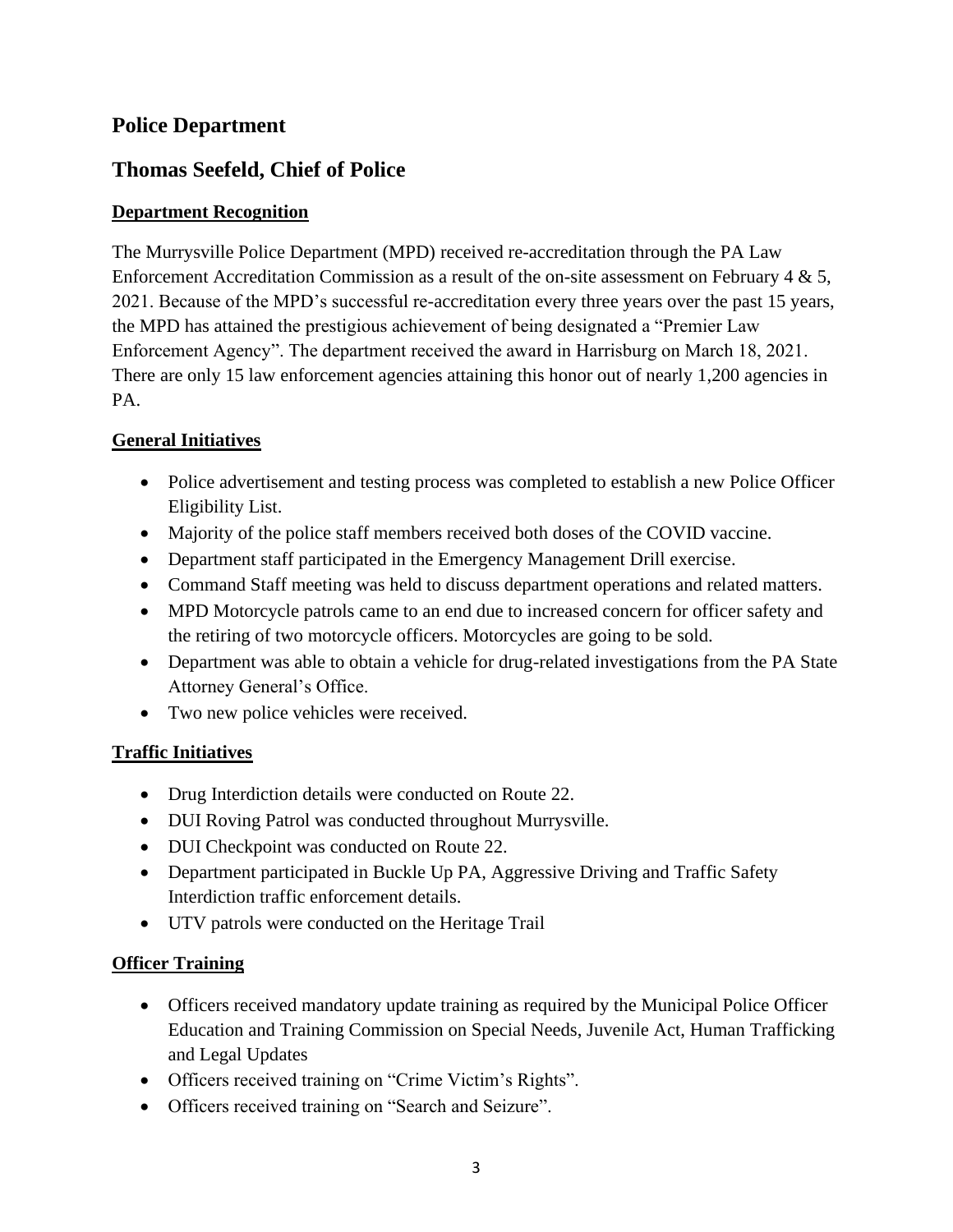- Officers received re-certification training on Use of Force, Defensive Tactics chemical spray, baton, and taser.
- Officers received training on "Changing Perceptions: A Fair and Impartial Policing Approach".
- Officers received training on "Duty to Intervene".
- Officer Fearon attended "Identifying Criminal Vehicles and Occupants" training.
- Several officers received "ARIDE" (Advanced Roadside Impaired Driving Enforcement) DUI training.
- Sergeant Kettren, Officer MacIntosh and Dulkis attended the Municipal Police Officer Training Program sponsored through IUP. This is an advanced training that will complement the department's basic Field Training Program that is used to train newly hired officers. These three officers are the department's training officers.
- Officer Malik received training on "Warrantless Searches".
- SWAT officers attended monthly team training.
- SWAT officers Coleman and Auvil attended "Advanced SWAT Training".
- SWAT Chief of Police Board conducted quarterly meetings.
- Officers received training on SWAT protocol on incident response and operations.

#### **Community Events**

- Officers participated in the "Law Enforcement Torch Run" for Special Olympics.
- Officers attended the police tribute "Strengthening the Thin Blue Line".
	- o Chief Seefeld was the keynote speaker.

## **Department of Public Works and Parks**

## **Bill Paiano, Director of Public Works Mike Jakub, Public Works Foreman**

#### **General Initiatives**

Of all the municipal departments impacted by the COVID-19 pandemic, the Public Works Department was the hardest hit. The department recorded over 200 hours of COVID related sick time. Equipment replacement was delayed due to supply issues and a reduction in revenues received by the Municipality during pandemic period. Employee hiring, necessary due to retirements and a resignation, were slowed. Nevertheless, the Department persevered. Two (2) new employees have been hired. A new ton dump truck and a ¾ ton pickup truck have been ordered and the Toolcat utility work machine and a wheeled skid steer have been delivered.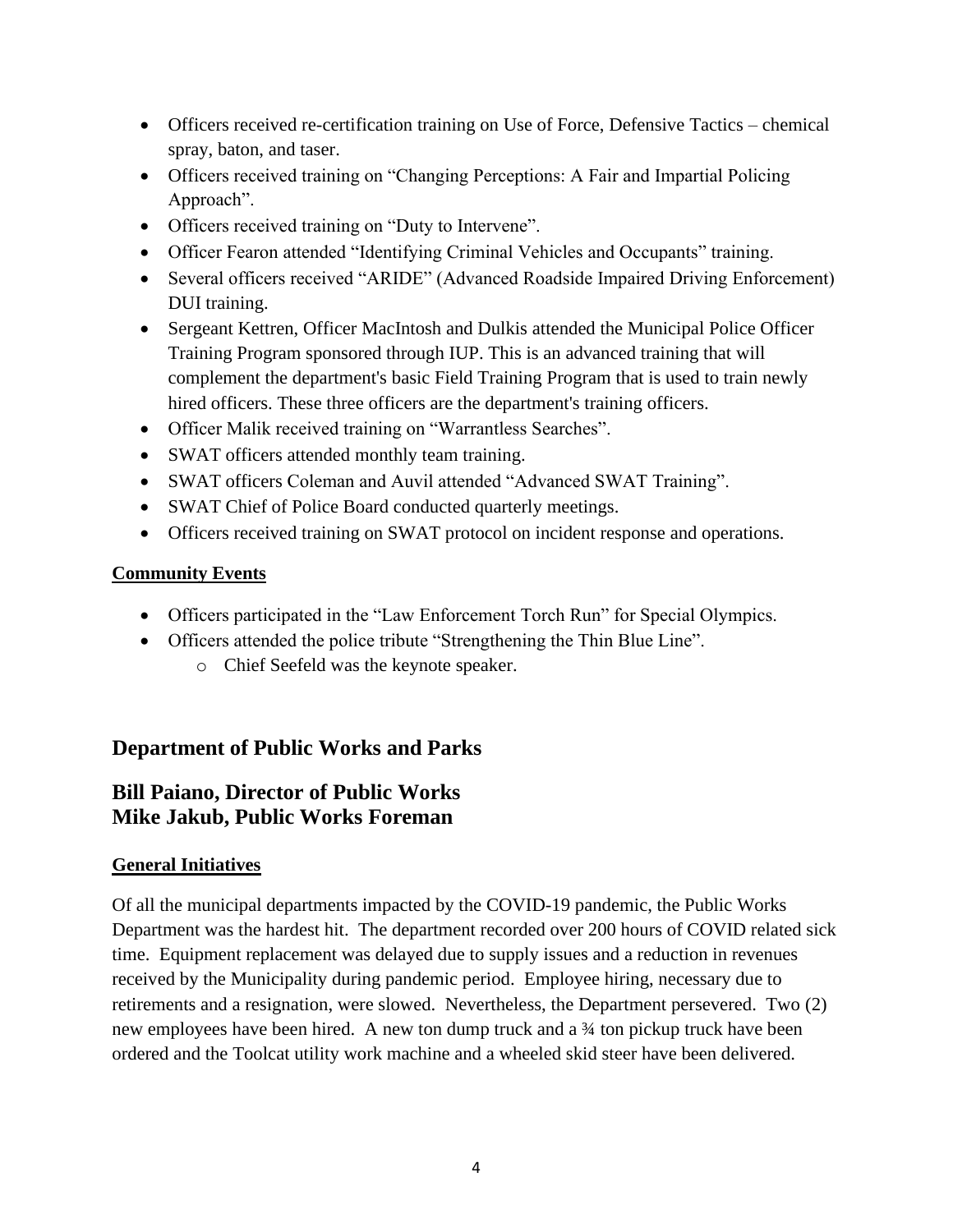#### **Road Work**

- The Haymaker Run stream bank at Sardis and Mamont Road, where a gabion wall had failed, was reinforced with rip rap to prevent future impact to Sardis Road.
- Winter brushing and tree clearing occurred along Steele Road, Wiestertown Road, Farm Road, Evans Road and Bollinger Road.
- Mamont Road was cracked sealed. This was completed to prepare the road for a single seal fiber mat treatment later this summer.
- In anticipation of the 2021 street paving program:
	- o 82 inlets were replaced or repaired;
	- o 130' of 15" pipe was replaced;
	- o 60' 0f 24" pipe was replaced on Hills Church Road; and
	- o Road base repair was completed on Wingate, Kilmer and Woodland Drives.

#### **Projects**

The Murrysville Clubhouse

• The Clubhouse is a manufactured home donated to the Municipality and placed at the Murrysville Community Park. The Clubhouse will be rented as a community classroom and activities center for the residents of the community. Public Works placed the structure on a foundation at its current location across from the Brooks Dog Park. Utilities are currently being run to the structure. A new roof has been installed and interior improvements are being completed by Public Works personnel. We anticipate opening the facility to the public later this summer.

Murrysville Amphitheater

• Public Works has begun preliminary site work to accommodate the construction of the proposed Murrysville Amphitheater. Sixty-five (65) feet of 36" pipe has been installed to provide access to the site. The proposed utility runs have been cleared and minor earthwork has been completed for the access road and detention pond.

#### **Parks Work**

The following work was completed for general park maintenance:

- Fifty-Five (55) picnic tables were sanded and stained.
- Trash cans were repainted.
- Information kiosks were installed at various parks along with a number of benches.
- All baseball infields were prepped, and professional infield mix was installed.
- Low spots on the soccer fields were filled and seeded.
- Townsend and Chambers dugout roofs were replaced.
- Removed an old house and cleaned up the area at the Skena Reserve.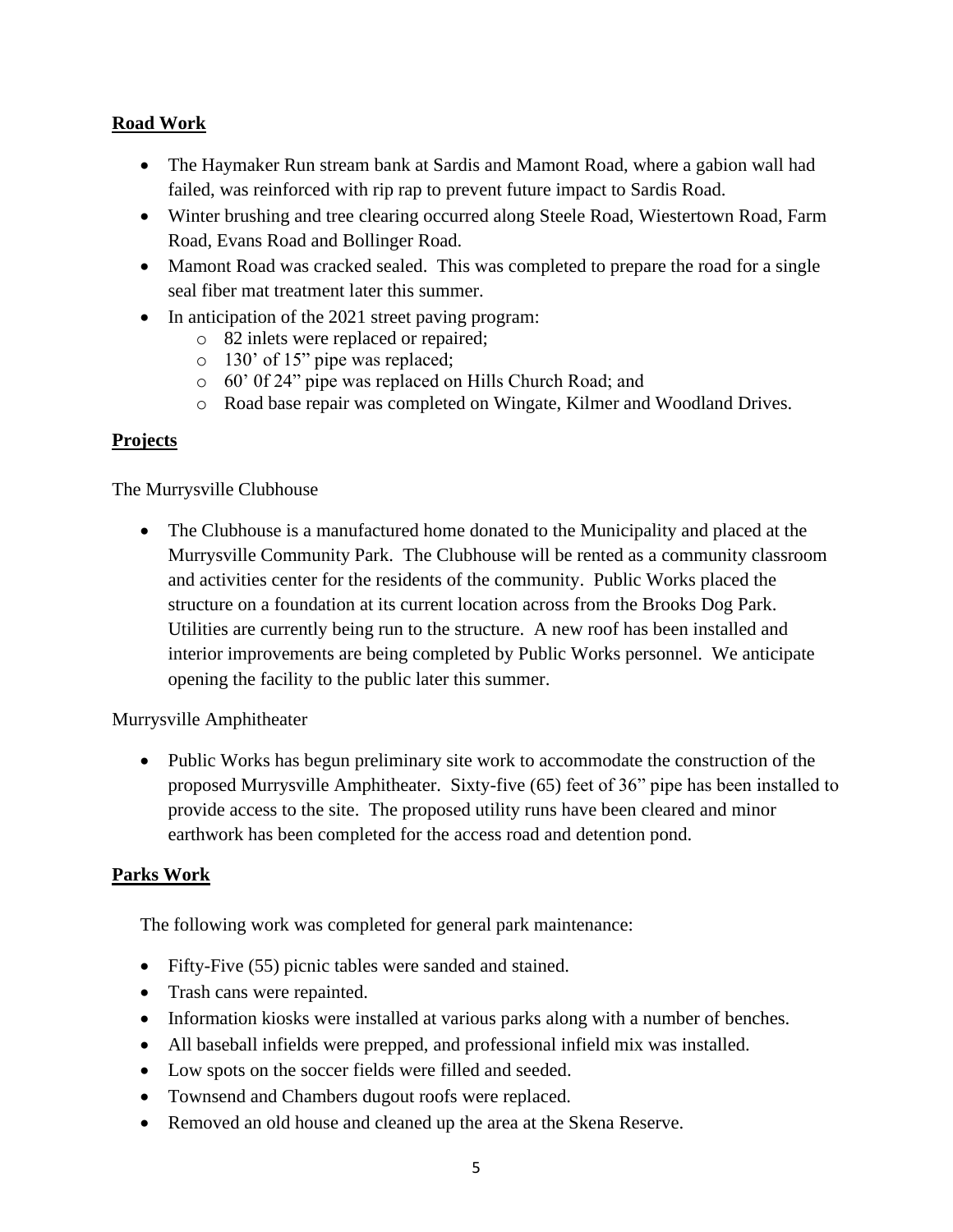- All Parks were prepped for opening on April  $1<sup>st</sup>$ .
- New safety cushion was installed on all playgrounds; and
- Veterans and Beckwith Fields were overseeded and fertilized.

#### **Winter Maintenance**

Public Works was called out thirty-three (33) times this winter; twenty-two (22) of the callouts were in January and February. There was over 40" of snow and two freezing rain events. The crew used only 3,532 tons of salt and 11,120 gallons of Magnesium Chloride blend.

This winter, the road pre-wetting program, which is a process of preparing roads prior to an anticipated heavy snow or ice event, changed from using a brine solution to a blend of corn biproducts and 32% magnesium. With our snow totals in the 40+ inch mark, traditionally our salt usage should have been more. As a result, the use of the corn blend solution has been deemed a success in saving overtime hours and salt usage.

## **Department of Finance and Taxation**

## **Diane Heming, Director Jacie Milchak, Assistant Director**

#### **General Initiatives**

- The audit fieldwork for the 2020 Financial Audit was completed with no findings or comments.
- Municipal assets such as land, buildings, properties and equipment were re-appraised in early 2021 for insurance purposes. The updated appraisal report was received and submitted to the insurance provider for the Municipality's 2021-2022 insurance coverage.
- The insurance policy for property, casualty, and automobile, umbrella and professional liability was renewed April 1, 2021. All coverage remained intact.
- Assisted staff with paperwork for new hires, retirements, pension issues, benefits and income tax questions.
- Year-end processes, 1099s, W-2s, pension reports, Liquid Fuels year-end reports. Various reports were completed to maintain compliance with the Affordable Care Act.
- Fixed asset records were updated to include all purchases and disposals in 2020 in excess of \$10,000. These records were then remitted to the municipal auditing firm to calculate the necessary depreciation for auditing purposes.
- Training has been ongoing with the Assistant Finance Director in preparation for the current Director of Finance's retirement.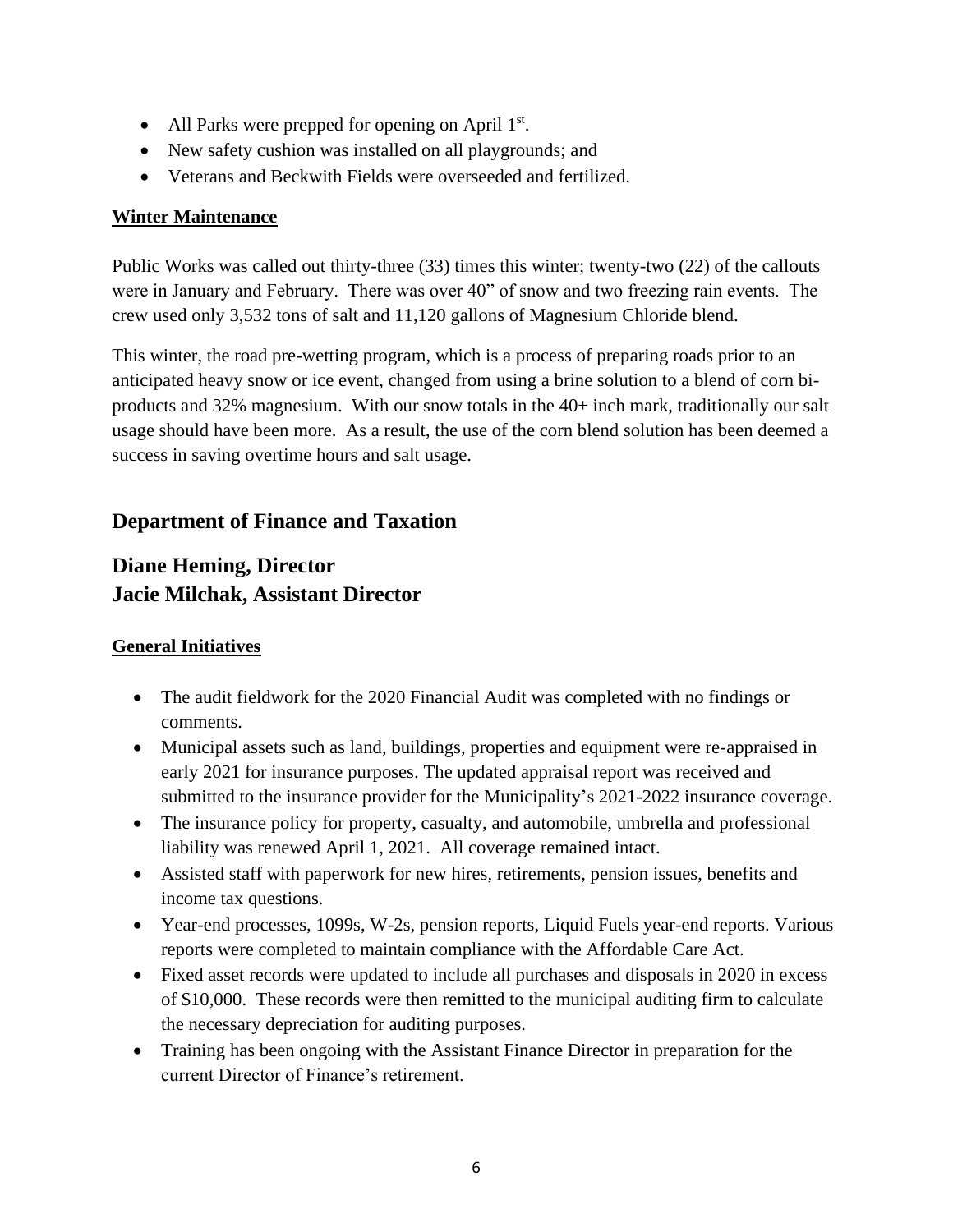#### **Projects**

- The Riparian Buffer project was completed with local funds and DCNR grant funds. This project was closed out and the reimbursement from the State grant was received. The Riparian Buffer Project objective was to create a riparian buffer to protect the Steele's Run water stream. This was accomplished by adding native trees, shrubs, and grasses alongside the stream to help maintain soil placement. The added foliage provides shade to keep the water cool for fish and to help sediments from runoff before entering the stream. It also assists with improving atmosphere for the wildlife. In addition to helping with the stream health, seating areas and walking paths were set up to provide educational opportunities to the school district and public.
- The custodial services were transferred to S&T Bank in early January and the retiree pension payments are now being provided by DeBlasio and DeBlasio, CPA. This transition was successful in reducing the pension plan's maintenance fees and improving the administration of both plans.
- Record maintenance continues with emphasis on Administration and Planning.
- Three bank accounts were opened with Pennsylvania League of Government Investment Trust (PLGIT) to support the Special Purpose funds of: Medic One, Emergency Equipment and the Library.
- Staff is working now to prepare both the  $2022 2026$  Capital budget and the General Fund budget.
- The Covid-19 public health crisis resulted in an economic crisis that put local municipalities under strain. In response, the United States established the American Rescue Plan, which directed the U.S. Treasury to distribute Coronavirus Relief Fund to local governments. An application was submitted for Murrysville to the state. Staff is currently working collectively to formulate specific applications of these funds to ensure they are used in accordance with the guidelines dictated by the American Rescue Plan.

## **Engineering Department**

## **Emily Mallisee, Engineering Technician**

#### **General Initiatives**

- Upgraded the AutoCad and HydroCAD software.
- Worked with Community Development to upgrade GeoPlan to better utilize PA One Call information as well as Road Occupancy permit information.
- Continue to video log roads for upcoming overlay projects.

#### **Permits**

• The Engineering Department has issued thirty-two (32) Road Occupancy Permits to date this year.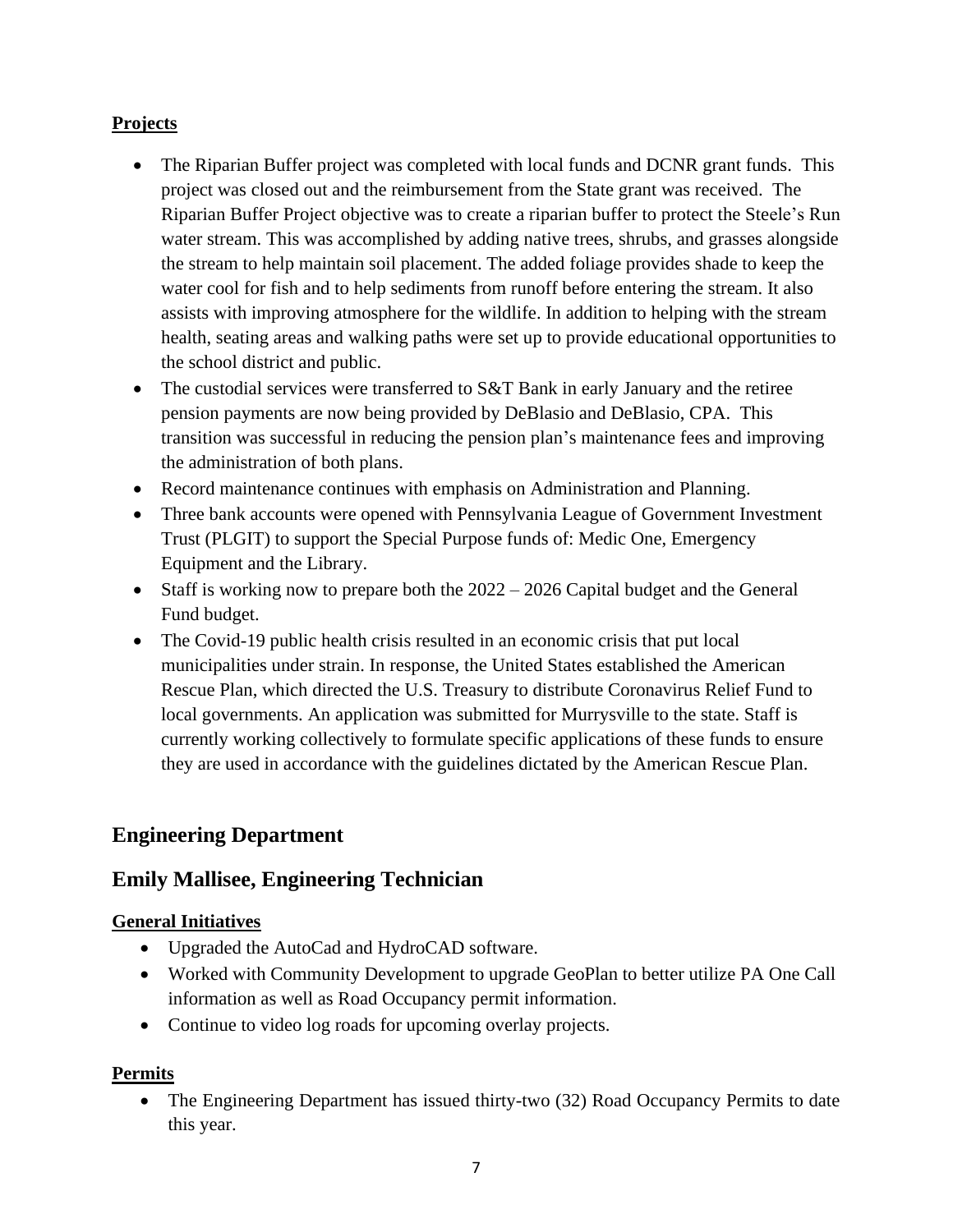- A total of eight (8) minor subdivision plans, and six (6) site plans have been reviewed so far in 2021.
- The Municipality worked with KU Resources to receive a General Permit from DEP for utility installation in Murrysville Community Park.

#### **Projects**

- The 2021 Paving Contract was awarded to the Derry Construction Company in the amount of \$1,349,951.70. This year's project included the following streets: Andrews Drive, Carson Avenue, a portion of Hills Church Road, a portion of Meadowbrook Road, the remaining portion of Old William Penn, Simmons Circle, Windgate Drive, Woodland Drive, and Kilmer Court. A portion of Old William Penn was repaired using PetroMat. Other repairs on the roads consisted of pavement replacement, milling of old asphalt and adjustment of the existing inlets.
- The Engineering departing worked with Public Works to place a building donated to Murrysville at Murrysville Community Park. The utilities were engineered with the help of KU Resources. A stream crossing permit was submitted and approved for the sanitary sewer line connection.
- Murrysville continues to update and improve its MS4 program. MS4 stands for Municipal Separate Storm Sewer System and Murrysville is required by the Pennsylvania Department of Environmental Protection to obtain a permit for this system. The permit requires Murrysville to maintain records of its entire storm system including inlets, pipes, storm water detention basins, ditches and swales. All storm water outfalls have to be located and inspected on a regular basis. Murrysville has located and inspected 25% of the recorded outfalls this year. All outfalls are required to be inspected in the 5 year permit term. Compilation of this data, mapping of the infrastructure, and maintenance of records is a formidable task that the staff is working on almost daily.
- Murrysville has awarded the road treatment alternatives to Russell Standard. Mamont Road is to be treated with a fibermat and fog seal. This will help with any cracking that is existing, as well as prolong the life of the road. This is part of the new yearly process the Municipality has adopted to extend the life of well-traveled roads.
- The award for the Old William Penn Highway crosswalks in Town Square was given to Laurel Asphalt. The existing crosswalks consisted of Duratherm material and will be replaced in a similar pattern with the same material.
- Murrysville is working with KU Resources to continue maintenance and retrofitting on existing detention basins. Retrofitting the basins increases the capacity and helps to retain stormwater runoff during rain events. Cleaning and maintenance also helps to minimize sediment deposition into streams and assists in receiving MS4 credits.
- The Engineering department is continuously working with multiple developers on sites such as Barrington Estates and Hillstone Village. The department continues to work with the Community Development department to oversee land development, erosion and sediment controls, and utility work.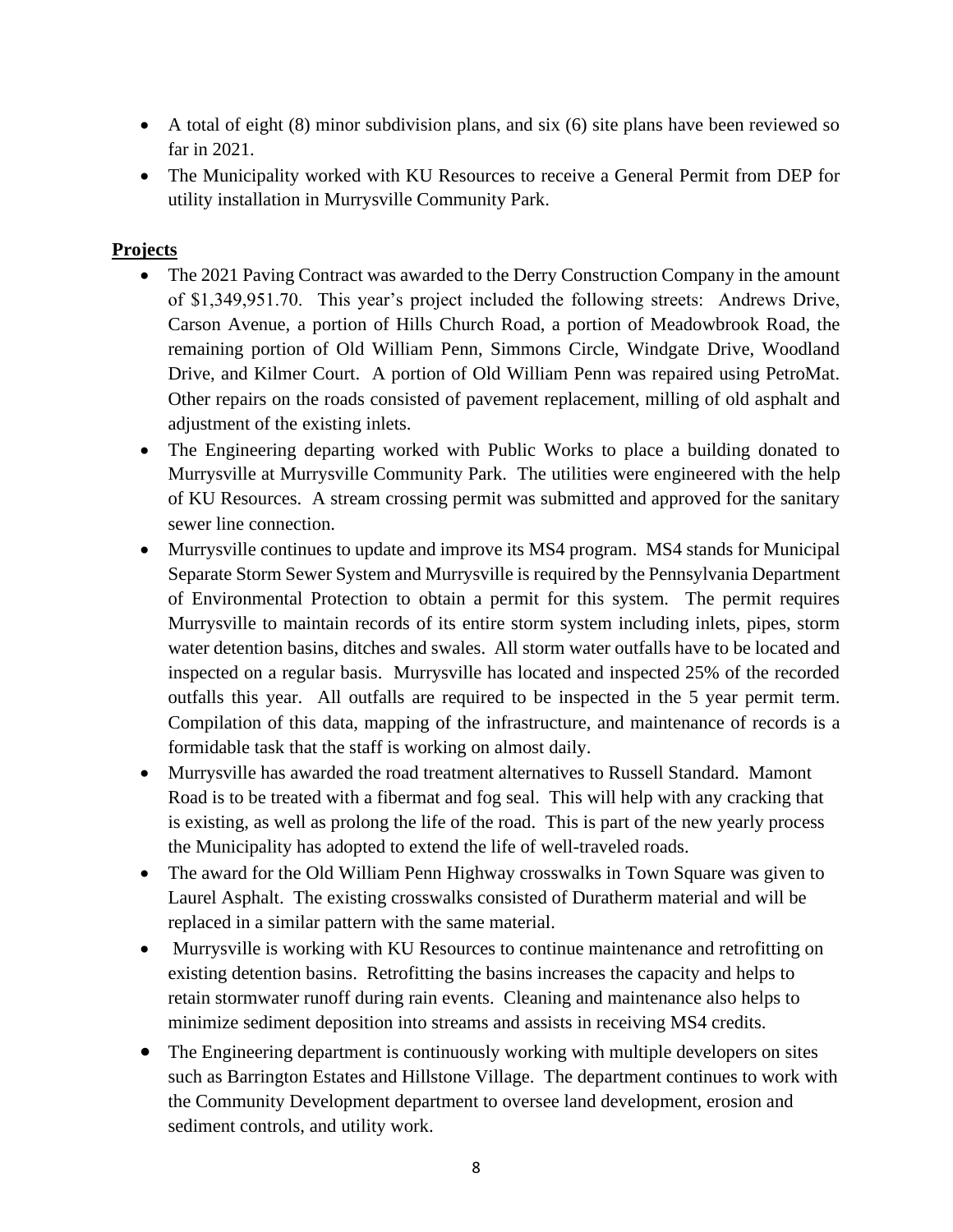## **Department of Community Development**

## **Jim Morrison, Chief Administrator**

#### **Approved Developments**

The Planning Commission reviewed, and Council approved, the following developments:

- Regan Villas an eighteen townhouse development at the corner of Wilson and Manor Road.
- A rezoning of property at the corner of Buena Vista Drive and Rt-22 to be used as a dentist office.
- A site plan approval of property at 4373 Old William Penn Highway. The building will be used for various commercial purposes.
- A site plan approval of property at 6337 and 6339 Old William Penn Highway. The building will be converted into a warehouse and showroom.
- A site plan approval of property at 4062 Norbatrol Avenue for the construction of six outdoor tennis courts.
- Villa Ciano a twenty-three lot planned residential development on Cline Hollow.

There were eight subdivisions and six site plans approved.

#### **Building Activities**

- There were eighteen commercial building permits issued.
- There were eighty-eight residential permits issued, of which eighteen were for new home construction.

#### **Enforcement Actions**

The Municipality issued twenty violation notices with the majority being for high grass, junk vehicles and disorderly properties.

### **Department of Recreation**

## **Carly Greene, Director Amy Wengrzyn, Special Events and Recreation Program Coordinator**

Emerging from the COVID protocols and program closures of 2020, Recreation Department staff have been elated to visit with guests at programs and events once again this year.

#### **Parks**

Murrysville's parks, reserves, and trails are still busier than ever, due to new work and school schedules for so many in the area. Park guests should notice that new bulletin boards and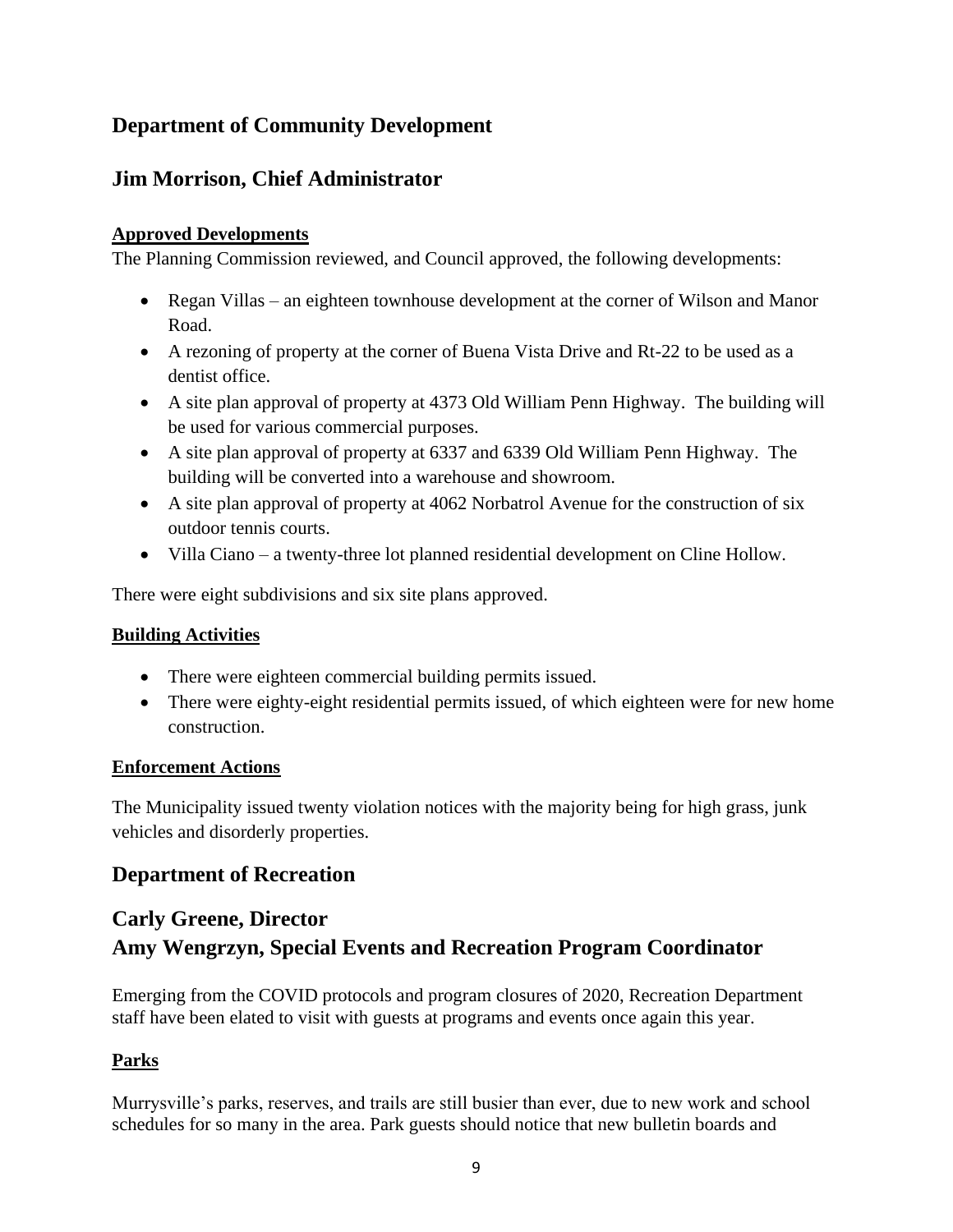welcome signs were installed, replacing those that had been in the parks for more than twenty years.

#### **Programs**

Delivered to homes at the end of March, the annual spring and summer program guide detailed a variety of programs and events.

More than 400 people participated in the Murrysville Parks 12 for 12 Challenge held from January -March, challenging everyone to walk, bike, hike, or ride at least 12 miles in the parks within 90 days. During that time, staff offered Hot Chocolate Hikes for the community, as well, to introduce lesser-known trails such as the Valley Trail and Bear Hollow Trail.

COVID restrictions bloomed some virtual programming, as well, so staff were able to offer a "Speaker Series" in the spring featuring "Air Force One", "General Ulysses S. Grant", and "Amelia Earhart", each told from experts in these topics.

In order to provide more outdoor programming for everyone, two new trail races were launched in the parks this year. The "Small Fry Scramble" was held for ages 12 and under and the "Pipeline Purge" were both held at Townsend Park. Since both races were so well-received, staff plans to offer them again in 2022.

Yoga in the parks by Breathe Yoga began in May at Sardis Park. Participants have found this to be a wonderful resource for serenity and calm during this unprecedented time.

#### **Special Events**

With some COVID precautions still in place early in the year, new events were launched for the community bred solely out of creative programming. Staff are hopeful these new events are here to stay.

#### **Egg My Yard**

"Egg My Yard" allowed residents to have Easter egg hunts in their yards at home, to avoid gathering at a large community-sized egg hunt. Staff filled prize eggs with donations from local businesses and swiftly snuck into front yards to surprise kids of all ages with at-home Easter egg hunts! Because of so many generous donations from those who registered for this event, staff were able to provide a free "Easter Drive Thru" for the community, in conjunction with the Murrysville Library. Free gift bags were handed out to more than 200 families who drove through the municipal complex, visited the Easter Bunny, and took pictures at this first-time event.

#### **Murrysville Farmers' Market**

The eighth annual Farmers' Market began June 3 and operates every Thursday from 3:00-7:00 p.m. through September 23. Products at the Market include fresh and organic produce, baked goods, plants, flowers, maple syrup, honey, olive oils, jams, wines and spirits, shaved ice, kettle